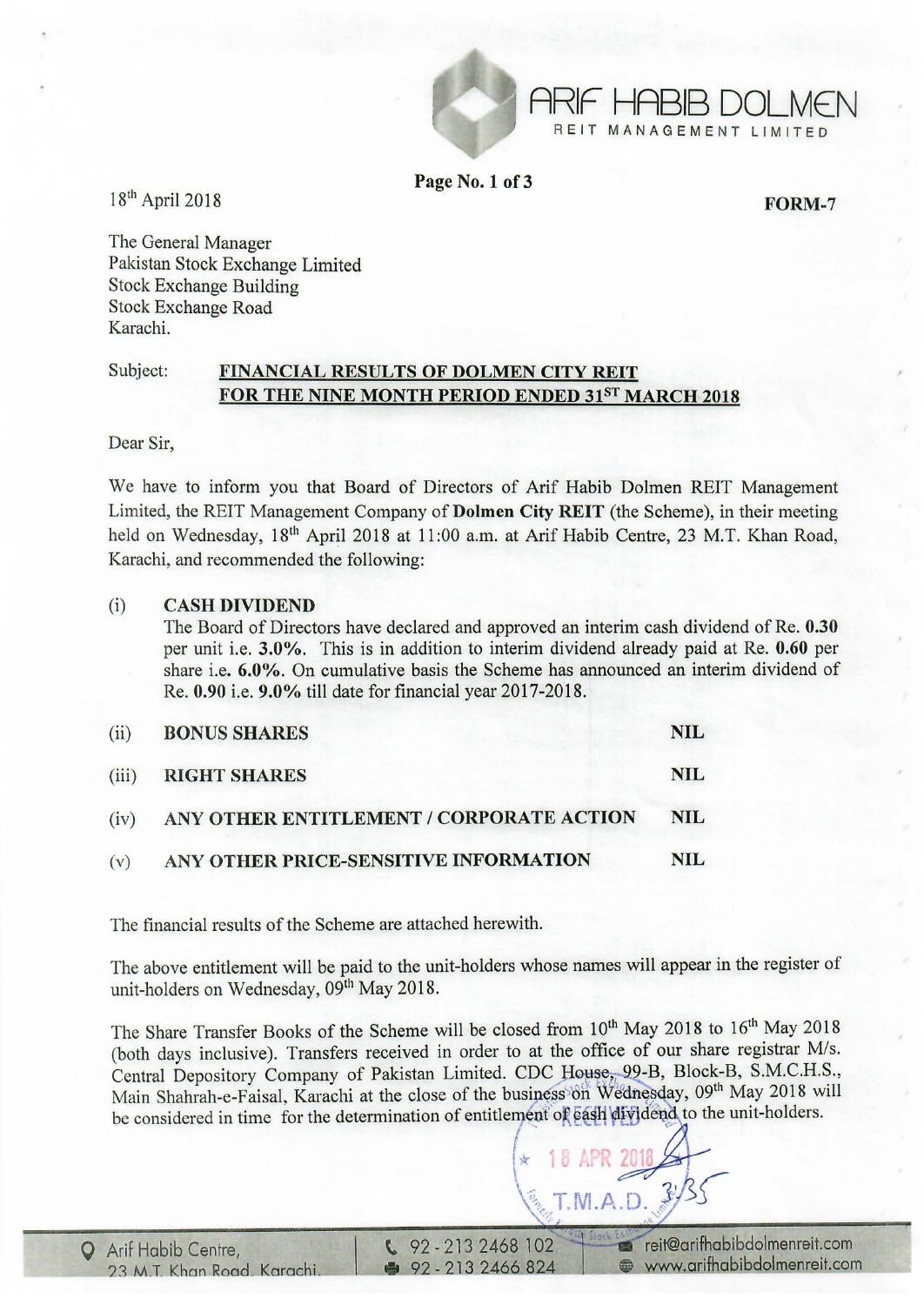

## **Page No.2 of 3**

You may please also inform the TRE Certificate Holders of the Exchange accordingly.

We will be sending you prescribed number of copies of printed accounts for distribution amongst the TRE Certificate Holders of the Exchange.

Yours' faithfully,

mees

**Muneer Gader** CFO & Company Secretary